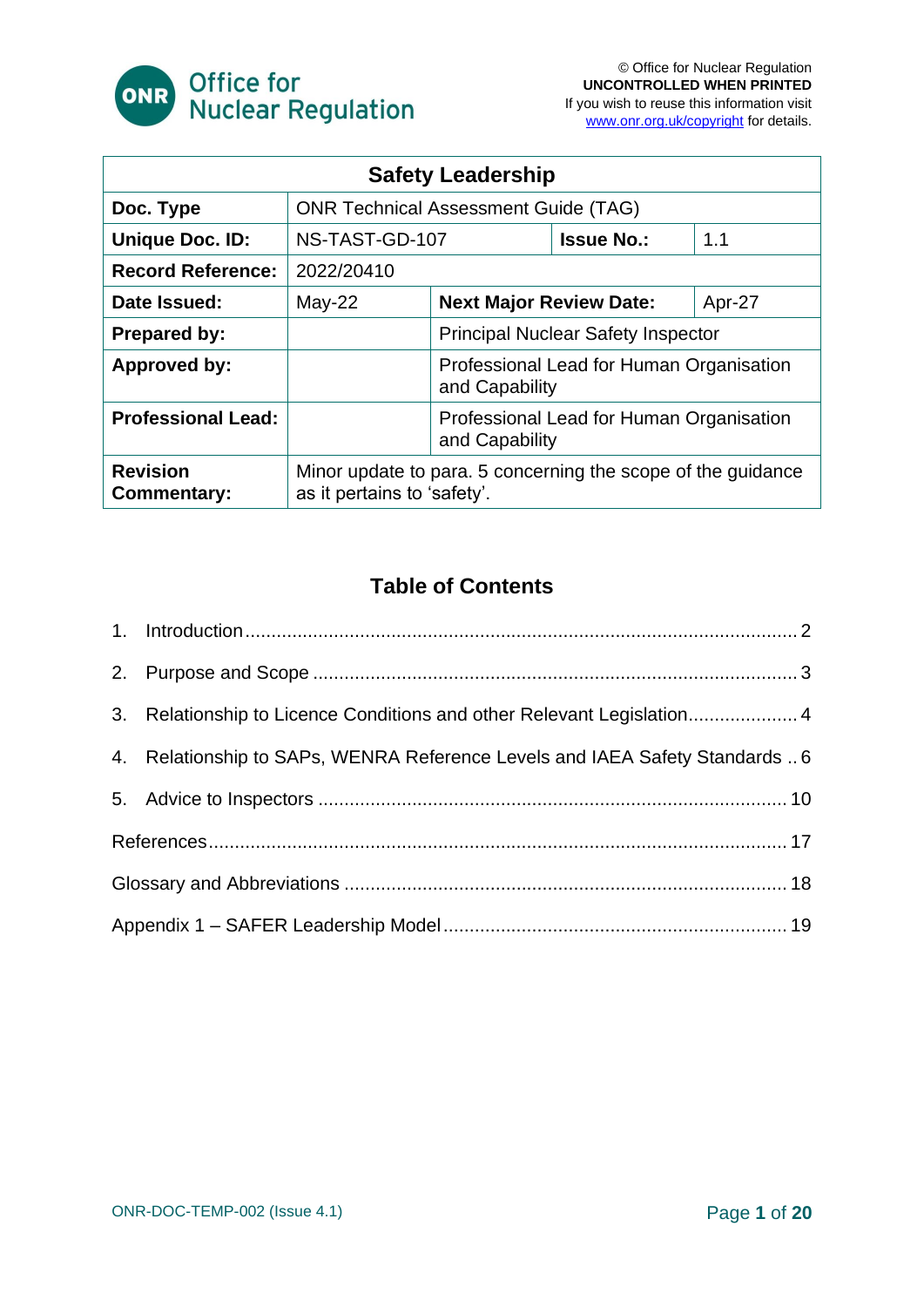

### <span id="page-1-0"></span>1. Introduction

- 1. ONR has established its Safety Assessment Principles (SAPs) [1] which apply to the assessment by ONR specialist inspectors of safety cases for nuclear facilities that may be operated by potential licensees, existing licensees, or other duty-holders. The principles presented in the SAPs are supported by a suite of guides to further assist ONR's inspectors in their technical assessment work in support of making regulatory judgements and decisions. This technical assessment guide (TAG) is one of these guides.
- 2. The role of leadership in securing good safety outcomes is well established. Investigations into accidents and disasters across all major hazard industries have consistently found the actions or inactions of leaders to be contributory factors. In the nuclear industry, poor safety leadership behaviours were found to be key contributing factors to the nuclear accidents at Three Mile Island, Chernobyl, Davis Besse, and Fukushima Daiichi. Conversely, at Fukushima Daini, a sister plant to Fukushima Daiichi approximately 10 miles to the south, it was the effective safety leadership behaviours of the site superintendent Naohiro Masuda that enabled the plant to survive the earthquake and tsunami without a meltdown or an explosion [2].
- <span id="page-1-1"></span>3. This TAG draws together **safety leadership behaviours** from sources of relevant good practice into a single document aligned to a theoretically informed model of safety leadership, to advise and inform ONR staff in the exercise of their regulatory judgment as to the adequacy of safety leadership. This document also provides guidance on the role of senior leadership in setting safety standards and goals, the management system arrangements for encouraging effective safety leadership behaviours and discouraging poor safety leadership behaviours, and the assessment of safety leadership.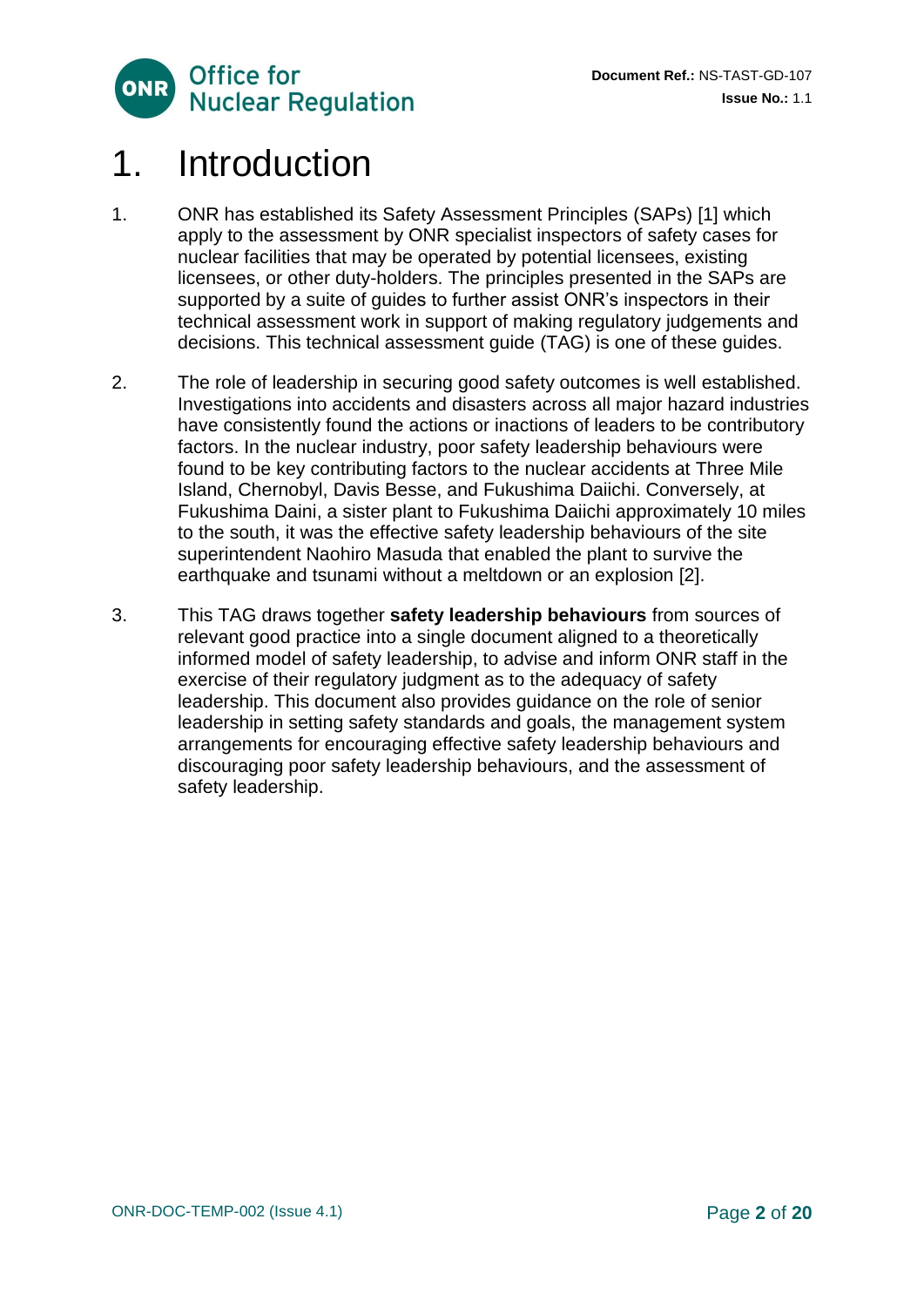

# 2. Purpose and Scope

- 4. The purpose of this TAG is to aid leadership and management for safety (LMfS) specialist inspectors in their technical assessment work It can be used in conjunction with ONR guidance document, TD-HOC-GD-001: 'Examining Culture in Organisations: Guidance on Using Qualitative Methods in Organisational Research' [3], as an a priori framework when undertaking template analysis. It can be used by site inspectors alongside technical inspection guidance, NS-INSP-GD-070: 'Safety Culture Guide for Inspectors' [4], to provide further guidance on safety culture trait LA.2: 'Leader behaviour'. It can also be used alongside technical assessment guidance, NS-TAST-GD-108: 'The Corporate Governance of Safety' (due for publication in 2022) [5], to provide comprehensive insights into a board's effectiveness.
- 5. The scope of this guidance is leadership as it relates to nuclear safety, radiation protection and radioactive waste management. The scope also extends to conventional hazards associated with a nuclear facility where they have a direct effect on nuclear safety or radioactive waste management. The use of the word 'safety' within the document should therefore be interpreted accordingly.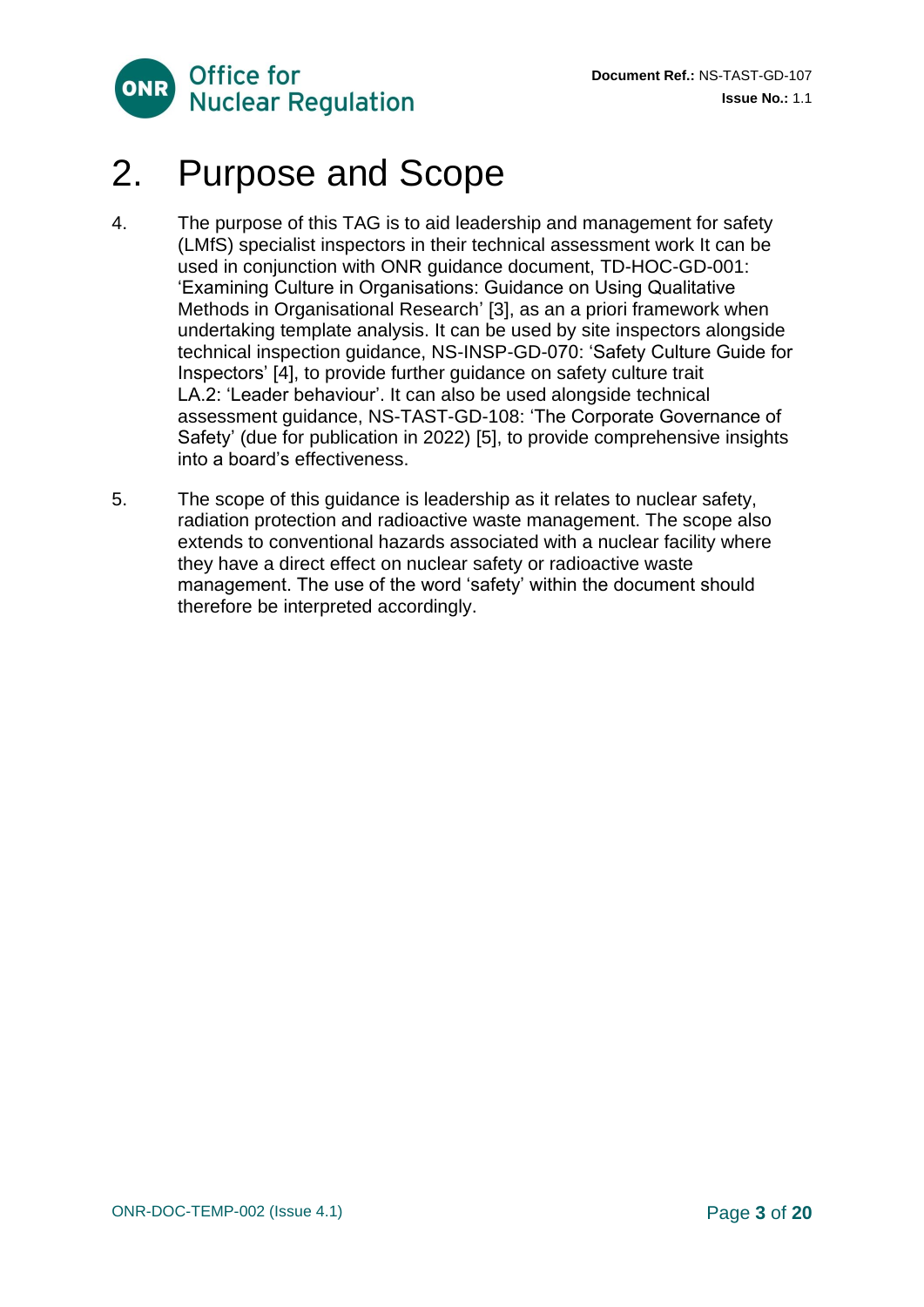

# <span id="page-3-0"></span>3. Relationship to Licence Conditions and other Relevant Legislation

6. Whilst leadership is not codified in law, several acts of parliament contain provisions that an offence is committed if a leader of an organisation acts, or fails to act, in a way which results in a health and safety offence being committed. Other acts of parliament contain provisions for corporate liability in respect of the death of an organisation's employee or member of the public arising from failings by that organisation's leadership.

### 3.1. Health and Safety at Work etc. Act 1974

7. If a health and safety offence is committed with the consent or connivance of or is attributable to any neglect on the part of, any director, manager, secretary or other similar officer of the organisation, then that person (as well as the organisation) can be prosecuted under section 37 of the Health and Safety at Work etc Act 1974 [6]. Recent case law has confirmed that directors cannot avoid a charge of neglect under section 37 by arranging their organisation's business to leave them ignorant of circumstances which would trigger their obligation to address health and safety breaches.

#### 3.2. Company Directors Disqualification Act 1986

8. The Company Directors Disqualification Act 1986 [7], section 2(1), empowers the court to disqualify an individual convicted of an offence in connection with the management of a company. This includes health and safety offences. This power is exercised at the discretion of the court; it requires no additional investigation or evidence.

#### 3.3. [Corporate Manslaughter and Corporate Homicide](https://www.hse.gov.uk/corpmanslaughter/index.htm)  [Act 2007](https://www.hse.gov.uk/corpmanslaughter/index.htm)

9. Under the [Corporate Manslaughter and Corporate Homicide Act 2007](https://www.hse.gov.uk/corpmanslaughter/index.htm) [8] an offence will be committed where failings by an organisation's senior management are a substantial element in any gross breach of the duty of care owed to the organisation's employees or members of the public, which results in death. The offence is concerned with corporate liability and does not apply to directors or other individuals who have a senior role in the company or organisation. However, existing health and safety offences and gross negligence manslaughter will continue to apply to individuals. Prosecutions against individuals will continue to be taken where there is sufficient evidence, and it is in the public interest to do so.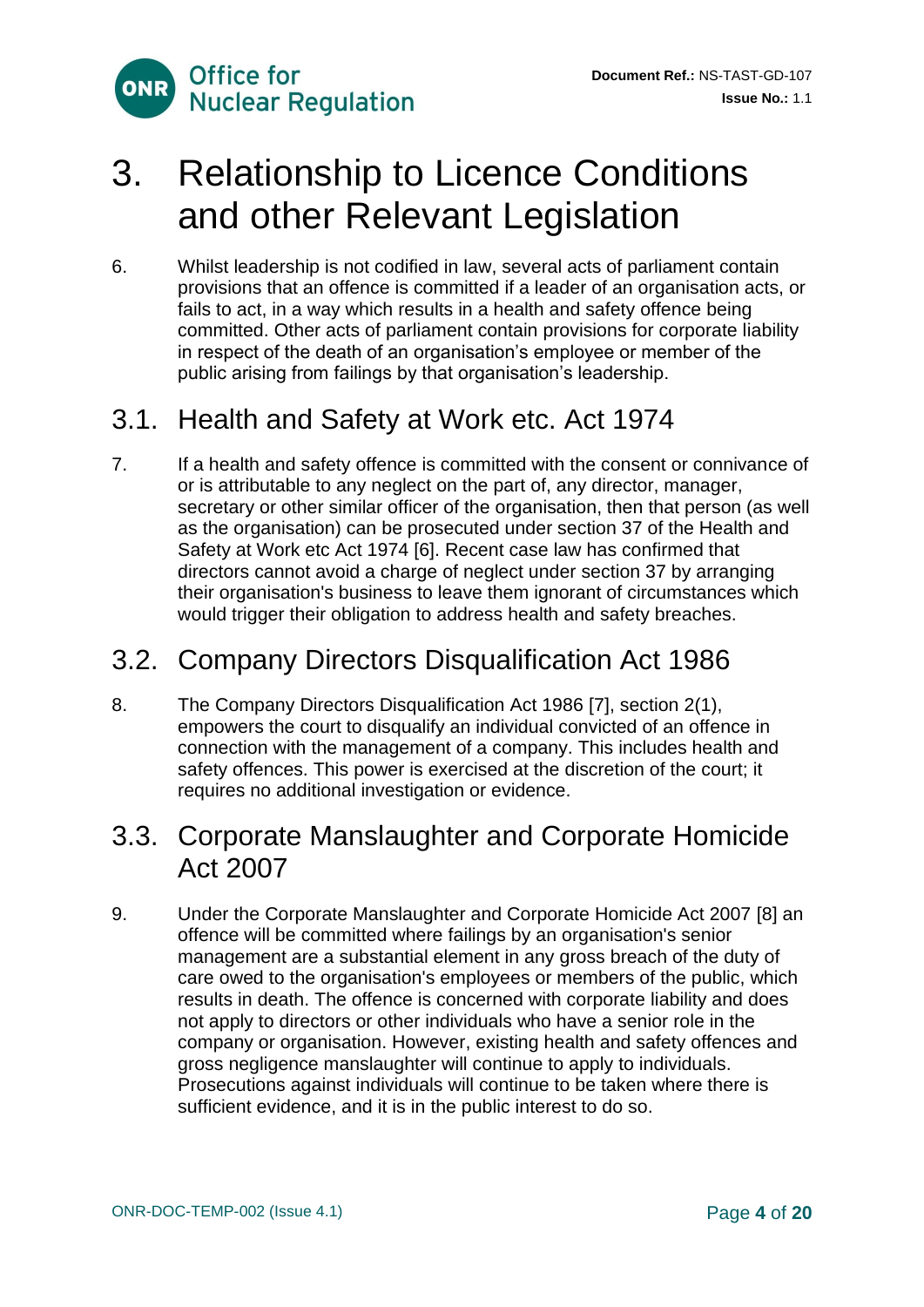

#### 3.4. Licence Condition 10: Training

10. Licence Condition 10 of the ONR Licence Condition Handbook [9] places a requirement on licensees to make and implement adequate arrangements for suitable training for all those on site who have responsibility for any operations which may affect safety. Leaders have an important role in establishing a safe working environment and ONR expects a licensee's training arrangements to include the development of safety leadership, including safety leadership behaviours.

#### 3.5. Licence Condition 17: Management Systems

<span id="page-4-0"></span>11. Licence Condition 17 places a requirement on licensees to establish and implement management systems which give due priority to safety. ONR expects a licensee's management system to include arrangements which encourage effective safety leadership behaviours and discourage poor safety leadership behaviours.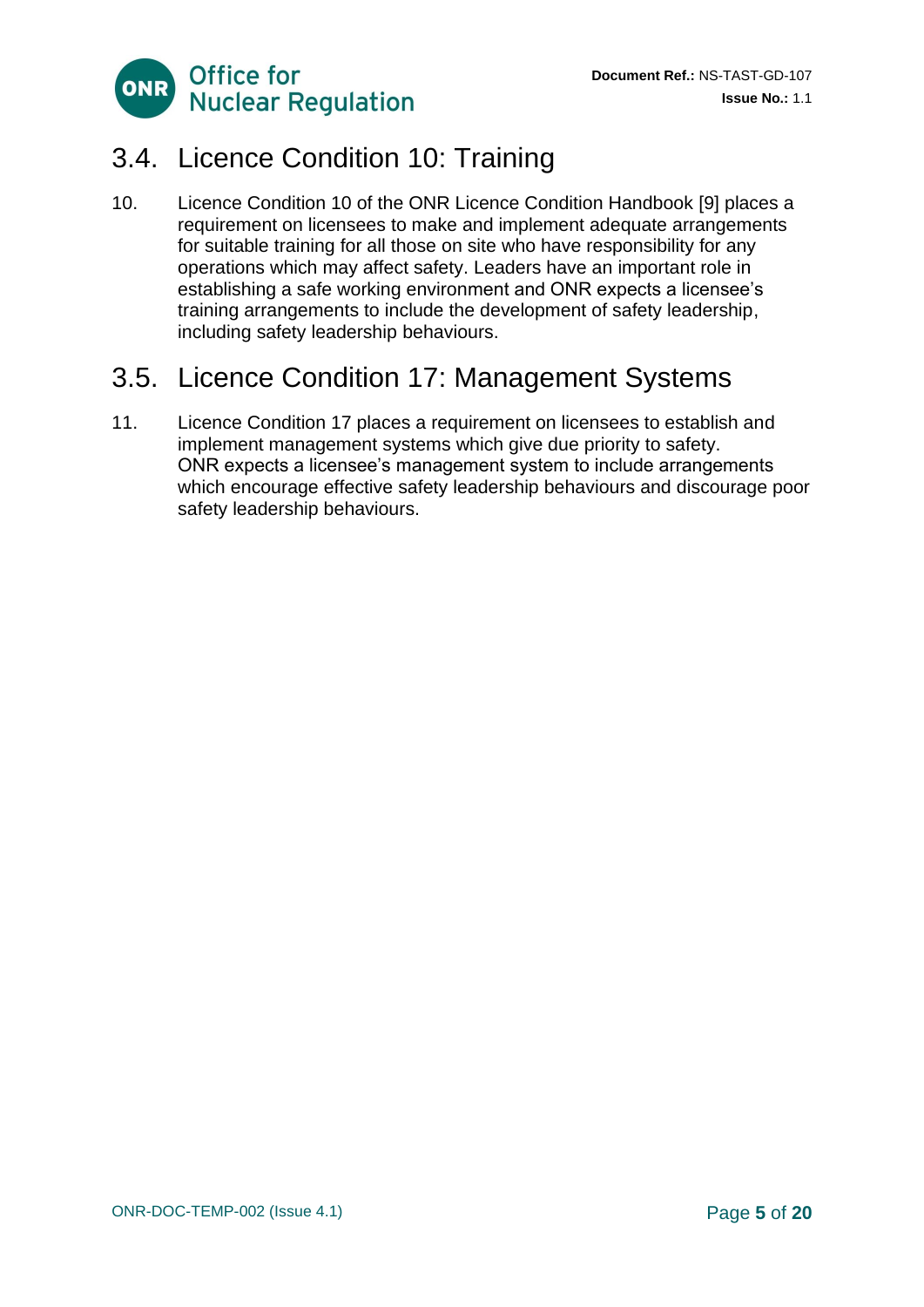

## 4. Relationship to SAPs, WENRA Reference Levels and IAEA Safety **Standards**

#### 4.1. Safety Assessment Principles

- 12. ONR SAP MS.1 establishes that: "Directors, managers and leaders at all levels should focus the organisation on achieving and sustaining high standards of safety and on delivering the characteristics of a high reliability organisation". SAP MS.1 acknowledges the role of leadership in achieving high levels of safety and establishing and sustaining a positive safety culture; it also lists several expected behaviours and activities of directors, managers, and leaders at all levels, as follows:
	- Establishing the strategies, policies, plans, goals, and standards for safety and ensuring that they are delivered throughout the organisation.
	- **•** Providing direction, governance, and oversight to establish and foster a positive safety culture that underpins safe operation.
	- **•** Demonstrating a visible commitment to safety through their activities.
	- Recognising and resolving conflict between safety and other goals (e.g., production and commercial pressures).
	- **E** Ensuring that management of safety is participative, actively drawing on the knowledge and experience of all staff.
	- **Ensuring that any reward systems promote the identification and** management of risk, encourage safe behaviour, and discourage unsafe behaviours or complacency.
	- Understanding that apparent past success is no guarantee of future success and that fresh perspectives on ways to enhance safety should be sought and acted upon.
	- Monitoring and regularly reviewing safety performance and culture.
- 13. The additional guidance outlined in this document is needed to provide inspectors with fuller details of the **safety leadership behaviours** which have been shown to positively affect safety outcomes.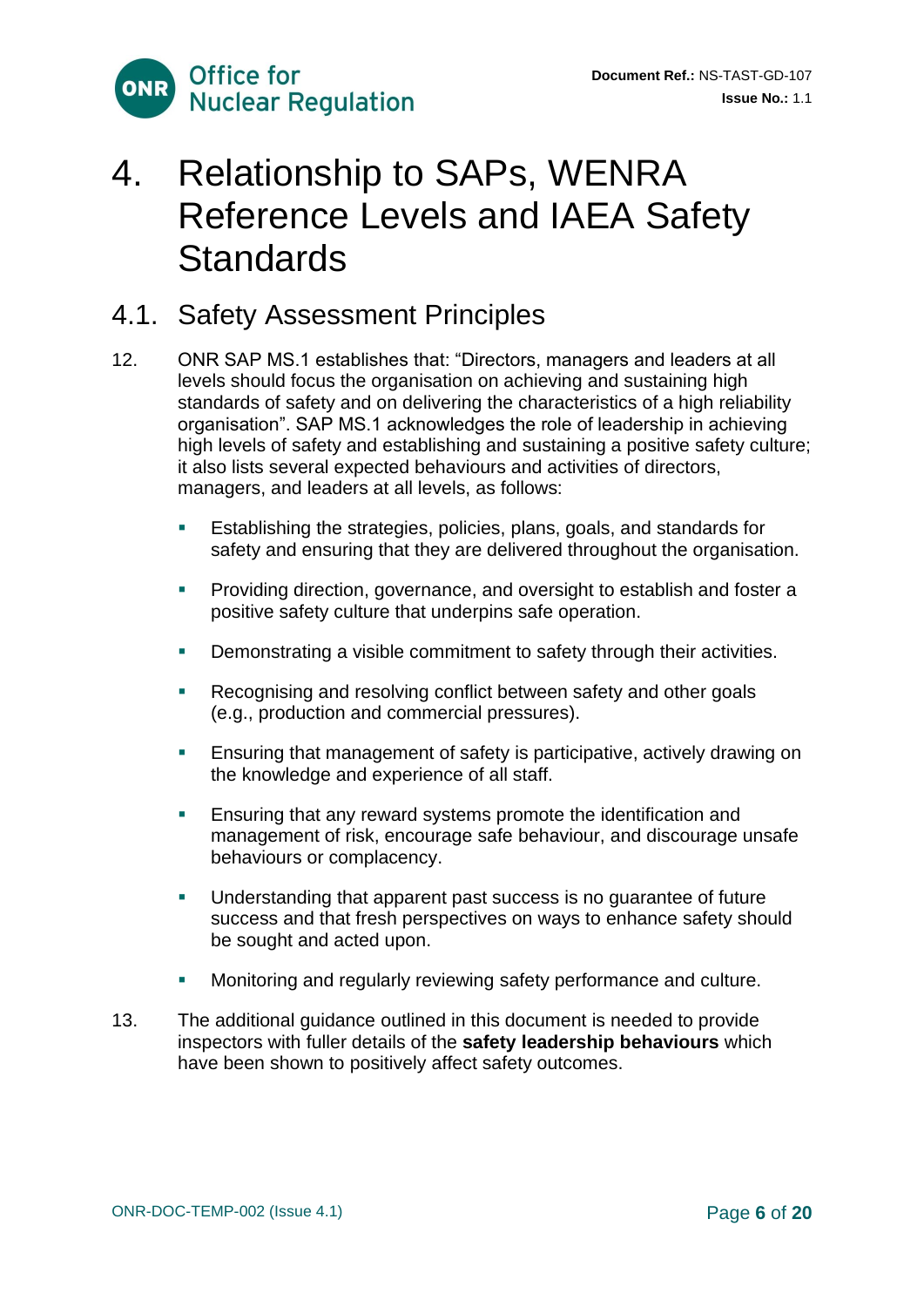#### 4.2. WENRA Safety Reference Levels for Existing **Reactors**

- 14. ONR considers the Western European Nuclear Regulators' Association (WENRA) Safety Reference Levels for Existing Reactors [10] to be relevant good practice for existing civil nuclear reactors (see section 4 of NS-TAST-GD-005 [11]). The 2020 edition contains several reference levels (RLs) which are relevant to the scope of this technical assessment guide, as follows:
	- Leadership and management for safety shall be established, sustained, and balanced in the licensee organisation to effectively foster a strong safety culture and enhance safety performance (RL C1.1).
	- The senior management shall ensure that the safety policy is implemented and that its objectives are fulfilled (RL C1.2).
	- **EXECTE Leadership for safety shall be effective at all organisational levels within** the licensee organisation (RL C2.1).
	- **EXECT** The senior management shall ensure that the developed goals, strategies, plans, and objectives are consistent with the safety policy of the licensee organisation. Their collective impact on safety shall be understood and managed in such a way that safety is not compromised by other priorities (RL C2.2).
	- **The senior managers shall ensure that decisions made at all levels take** into account the priorities and accountabilities for safety (RL C2.3).
	- Managers at all levels shall develop competences for leadership for safety, demonstrate commitment to safety and foster a strong safety culture (RL C2.4).
	- Managers at all levels shall promote values and expectations for safety by means of their decisions, statements, and actions (RL C2.5).
	- Managers at all levels shall ensure that relevant professional knowledge, skills, and experience of individuals under their responsibility are used in making decisions (RL C2.6).
	- **The senior management shall ensure that self-assessments and** independent assessments (by an external organisation or by an internal independent assessment unit) are conducted regularly regarding leadership for safety (RL C5.1).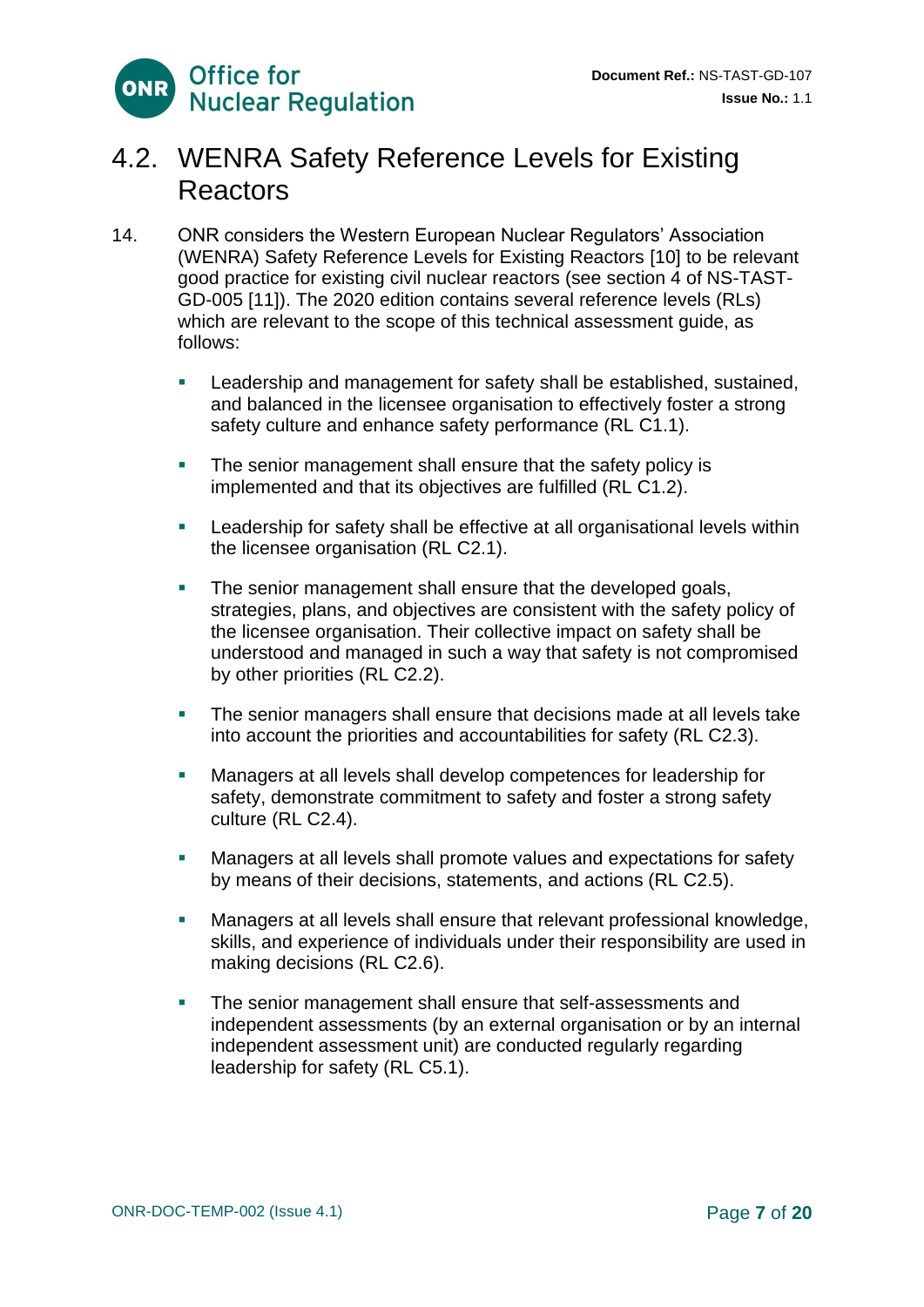

#### 4.3. IAEA General Safety Requirements No. GSR Part 2: Leadership and Management for Safety

- 15. Since the publication of the 2014 edition of ONR's SAPs [1], the IAEA has produced a substantial update to GSR Part 2 [12]. Requirement 2 codifies a requirement that: "Managers shall demonstrate leadership for safety and commitment to safety". This requirement is supported by lists of leadership behaviours and management actions that managers are expected to demonstrate or enact as follows:
- 16. The senior management of the organisation shall demonstrate leadership for safety by:
	- Establishing, advocating, and adhering to an organisational approach to safety that stipulates that, as an overriding priority, issues relating to protection and safety receive the attention warranted by their significance.
	- Acknowledging that safety encompasses interactions between people, technology, and the organization.
	- **E** Establishing behavioural expectations and fostering a strong safety culture.
	- Establishing the acceptance of personal accountability in relation to safety on the part of all individuals in the organisation and establishing that decisions taken at all levels take account of the priorities and accountabilities for safety.

Managers at all levels in the organisation, taking into account their duties, shall ensure that their leadership includes:

- Setting goals for safety that are consistent with the organisation's policy for safety, actively seeking information on safety performance within their area of responsibility and demonstrating commitment to improving safety performance.
- Development of individual and institutional values and expectations for safety throughout the organisation by means of their decisions, statements, and actions.
- **Ensuring that their actions serve to encourage the reporting of safety** related problems, to develop questioning and learning attitudes, and to correct acts or conditions that are adverse to safety.

Managers at all levels in the organisation:

**• Shall encourage and support all individuals in achieving safety goals and** performing their tasks safely.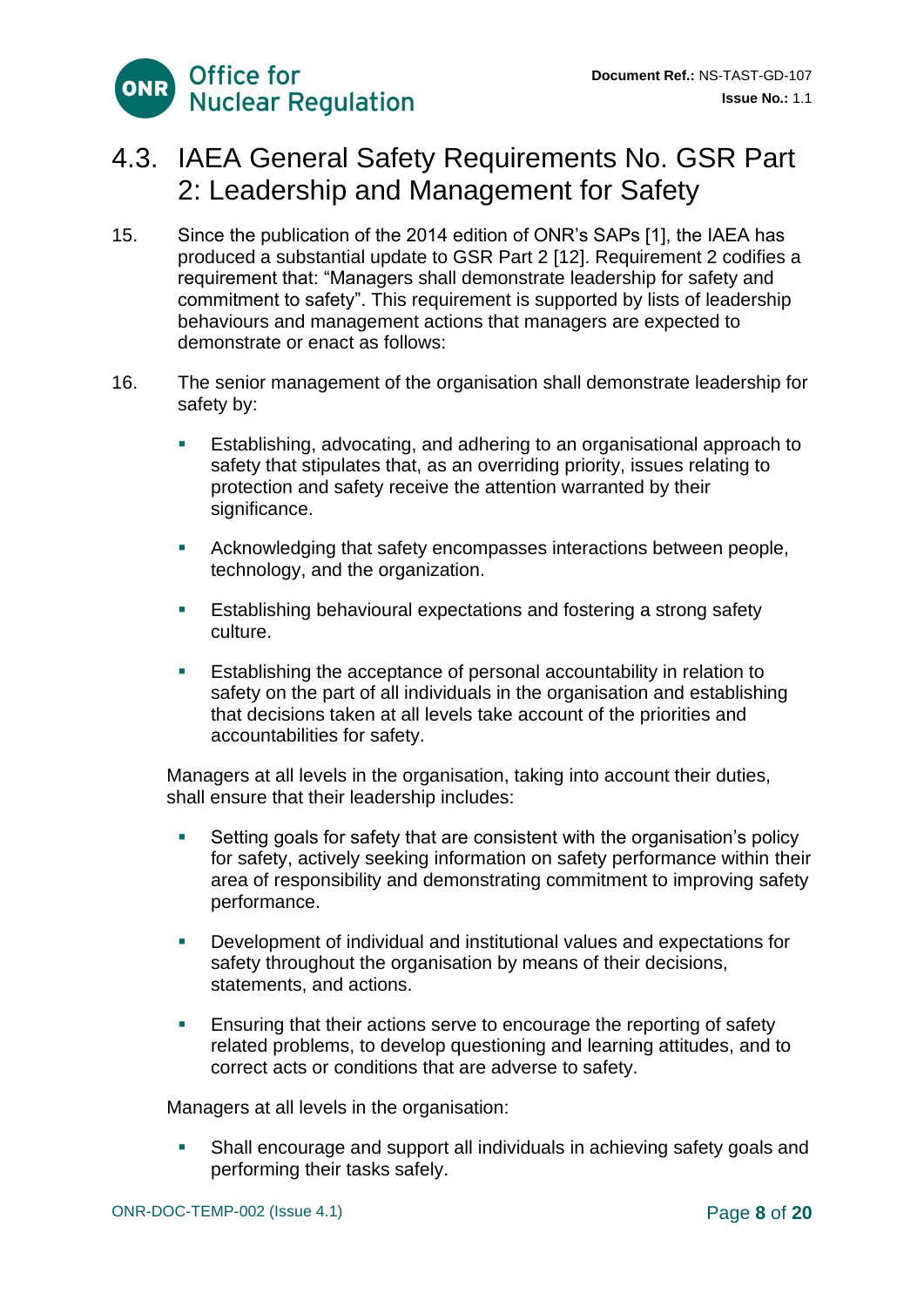

- **EXECT** Shall engage all individuals in enhancing safety performance.
- <span id="page-8-0"></span>Shall clearly communicate the basis for decisions relevant to safety.
- 17. Requirement 14 codifies a requirement that: "Senior management shall regularly commission assessments of leadership for safety and of safety culture in its own organisation". This requirement is supported by further guidance which establishes that both self and independent assessment should be undertaken, and that the results of such assessments be communicated at all levels in the organisation.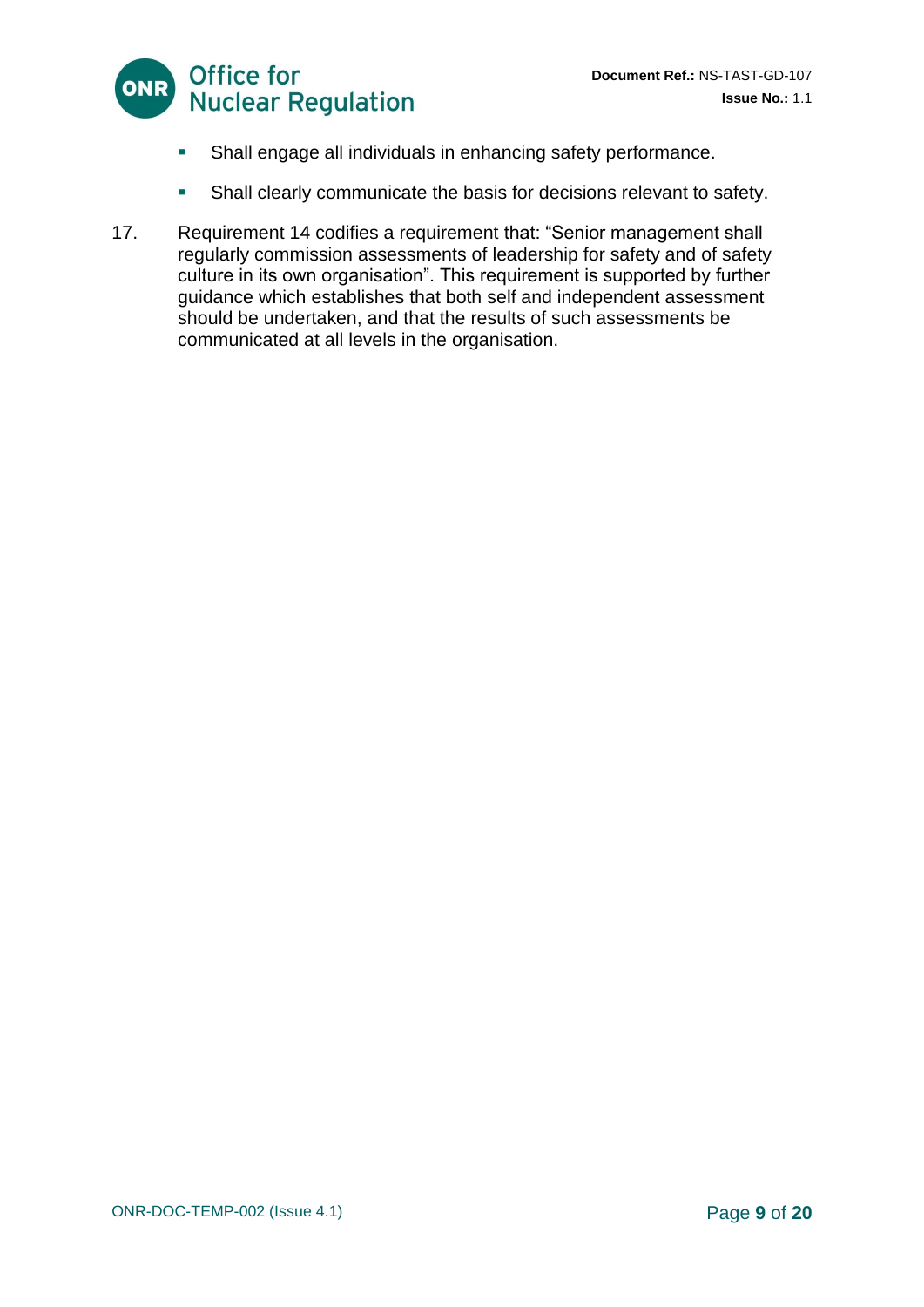

### 5. Advice to Inspectors

#### 5.1. The Role of Senior Leadership in Setting Safety Standards and Goals

- 18. At the top of an organisation, effective leaders set and articulate clear standards and expectations. They understand what a safe operating environment looks like as they have taken action to expose themselves to, or develop experience of, operations with high standards of safety: they are hazard aware, not hazard blind. They have a strong intrinsic motivation to achieve higher levels of safety, are restless and never satisfied with the status quo. They set demanding goals to shift safety performance to achieve high standards of safety. Where current safety performance is low, leaders ensure goals are sufficiently incremental so that followers do not feel overwhelmed in achieving them.
- 19. ONR's inspectors should consider how senior leaders:
	- Set and articulate clear standards and expectations for safety.
	- Develop their knowledge and understanding of high safety standards.
	- Set demanding, but sufficiently incremental, safety goals.
	- **Provide adequate financial and human resources, and support.**
	- **■** Monitor progress made in achieving safety goals.
	- Act where safety goals are at risk of not being met.
	- Check that safety goals, once met, have delivered the intended benefits.

#### 5.2. Safety Leadership Behaviours

- 20. The advice in this section brings together the safety leadership behaviours codified in ONR's SAPs, WENRA's Reference Levels, and the IAEA's Safety Requirements. It also draws on high reliability leadership theory (see Martinez-Córcoles, 2018 [13]) and lessons from high reliability organisations (see Weick & Sutcliffe, 2015 [14]). The advice is structured upon, and draws lessons from, the SAFER Leadership Model developed by Wong et al (2015) [15] which identifies five specific core behaviours of effective safety leadership.
- 21. An effective leader:
	- **Speaks on safety.**
	- Acts safely at work.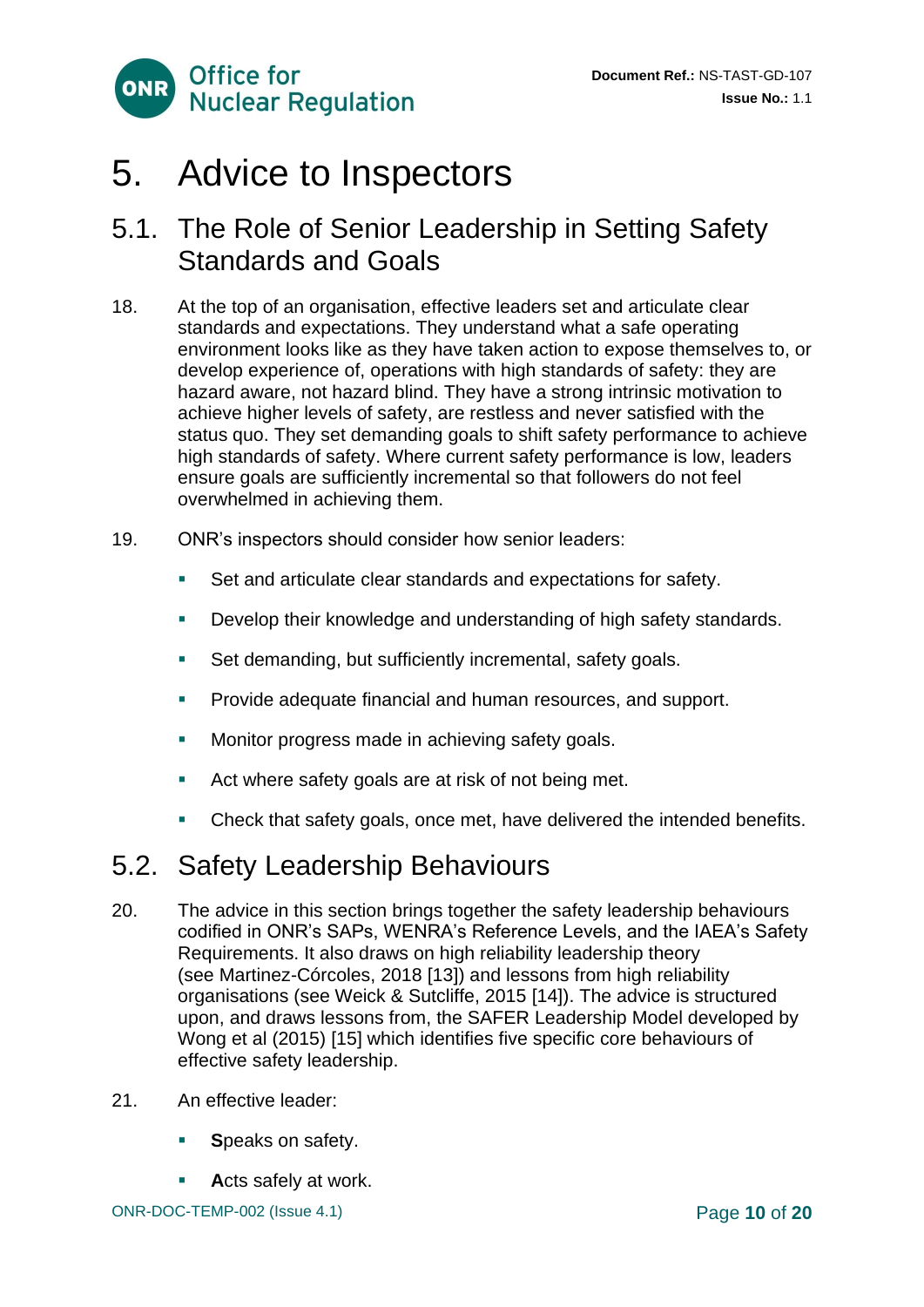

- **Focuses on maintaining safety standards.**
- **E**ngages others in safety initiatives.
- **Recognises individuals who adhere to safety.**
- 22. Each of the five dimensions of the model has empirical evidence supporting its positive influence on followers' safety performance. Conversely, passive leadership (not enacting safety leadership behaviours) has been found to be associated with lower levels of safety consciousness, negative perceptions of safety climate and an increase in safety related events and injuries [16]. ONR therefore expects leaders to exhibit behaviours that are consistent with the SAFER Leadership Model.
- 23. ONR's inspectors should consider both how **frequently** and how **consistently** leaders **at all levels** exhibit the following safety leadership behaviours:

#### 5.3. Speaking About Safety at Work

- 24. Communication is an important element of safety leadership as it is how a leader conveys the importance that they place on safety generally and nuclear safety as their over-riding priority specifically. Effective leaders go out on the plant/site and articulate the importance of why nuclear standards and processes are in place in a way which is meaningful for their followers. They genuinely believe that zero harm, error and loss is achievable, and they communicate their belief to their followers to convince them of this.
- 25. Effective leaders provide feedback to their followers on the rationale for decisions, particularly where there is a safety versus cost/programme tension. Providing feedback on performance is also important for safety, especially following a safety intervention. The frequent communication of safety as a priority and the provision of feedback on performance have been found to lead to improved safety outcomes.
- 26. Well-intended safety plans often have unrevealed vulnerabilities and people often harbour assumptions which may lead to them being over-confident in their decision-making. To counteract this, effective leaders talk to their followers about potential vulnerabilities in plans and ways to overcome them, and challenge assumptions by exploring the possible consequences of the actions their followers are planning to undertake.
- 27. Key behaviours:
	- Communicates safety values, safety goals and safety expectations that are consistent with the organisation's policy for safety.
	- **Communicates the basis for decisions relevant to safety.**
	- **Provides feedback to followers on their safety performance.**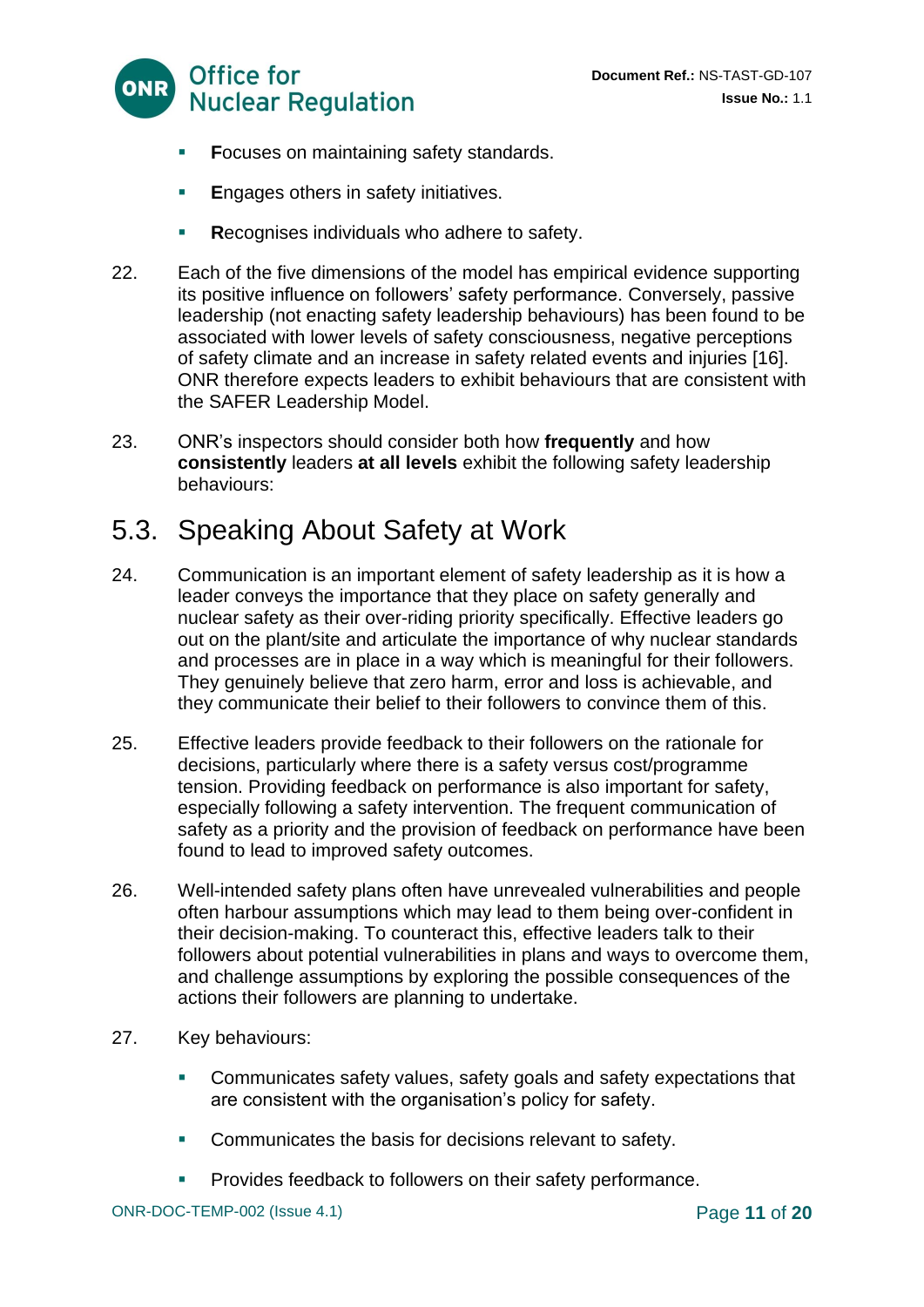

- Discusses vulnerabilities in safety plans and ways to overcome them.
- Challenges assumptions about safety.

#### 5.4. Acting Safely at Work

- 28. Effective leaders are role-models. They strive to have flawless personal standards and exhibit behaviours that they want to see in their followers: they know that their behaviour towards safety establishes clear expectations for their followers of what behaviours are acceptable.
- 29. Leaders who speak about safety but then behave in a manner which does not reflect this will be perceived by their followers as having poor behavioural integrity. Conversely, leaders who have a high degree of behavioural integrity consider safety to be important to them; they do not neglect to correct inappropriate behaviours. This sends a clear message to followers and clarifies behavioural expectations. Effective leaders put safety first, even if doing so has significant cost/programme implications. The behavioural integrity of leaders has been found to improve safety citizenship behaviours such as increases in the reporting of mistakes or increases in interventions when unsafe conditions are observed or suspected.
- 30. At times mistakes and detected safety problems go unreported. Effective leaders openly acknowledge their own fallibility, reporting their own failures and mistakes to encourage their followers to report mistakes and concerns of their own.
- 31. Key behaviours:
	- Acts in accordance with the organisation's policy for safety.
	- Makes decisions that consider the importance placed upon safety.
	- Resolves conflicts between safety and other goals.
	- **Corrects inappropriate safety behaviours.**
	- Acknowledges and reports own safety failures and mistakes.

#### 5.5. Focusing on Maintaining Safety Standards

32. Commitment and perseverance in upholding safety standards is an important element of safety leadership. Perceptions of a leader's commitment to safety increases a follower's willingness to participate in safety activities. Effective leaders demonstrate their commitment to safety by going out on the plant/site to monitor for non-compliances and adapt their leadership styles when responding. They use persuasion and influencing strategies, only adopting more direct styles when safety non-compliances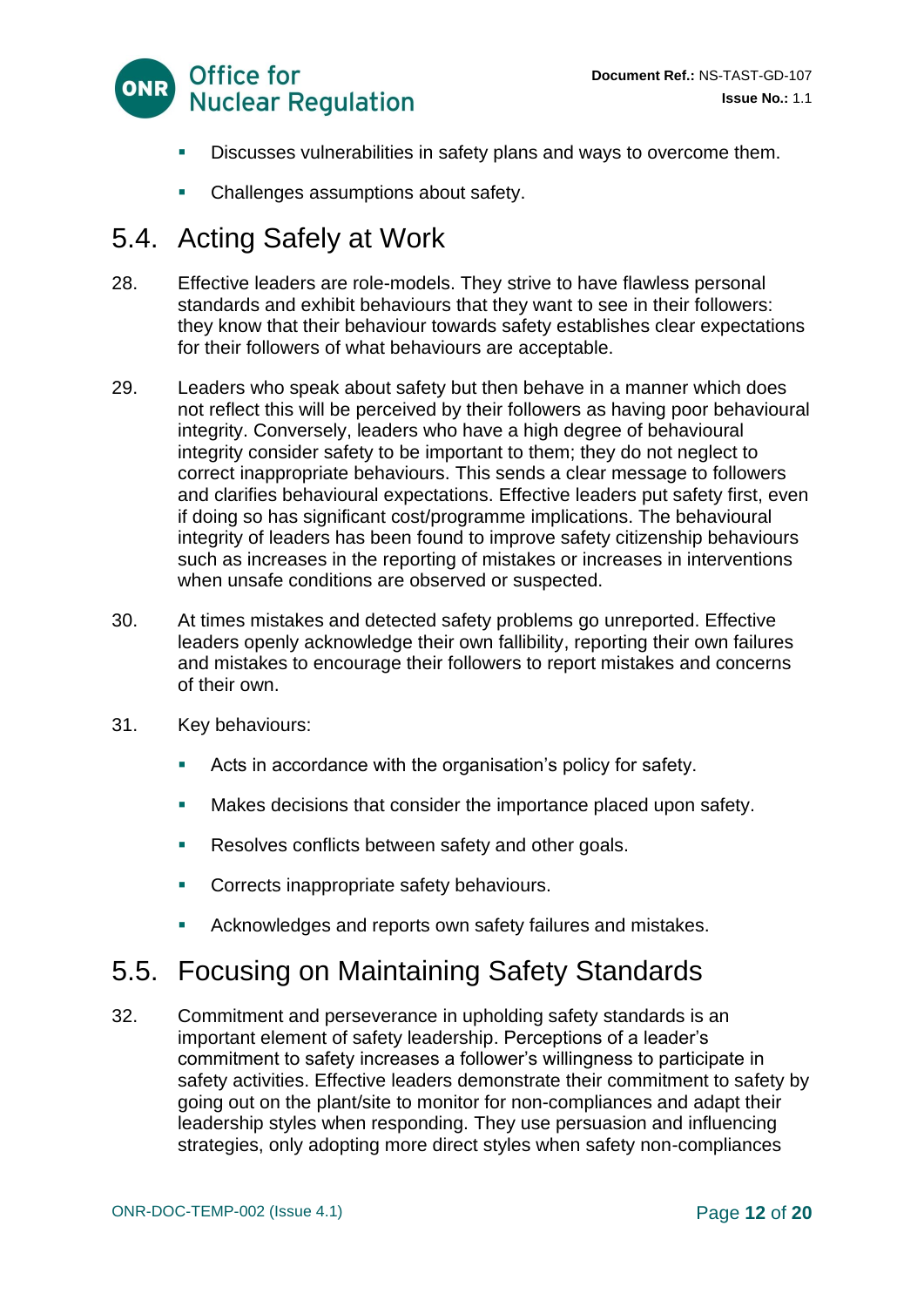

are not resolved or where immediate intervention is necessary to maintain safety or compliance with the law.

- 33. Effective leaders acknowledge that they cannot deal with everything immediately, particularly in environments where low standards are prevalent. They recognise that their perceived inaction could set a new low standard, so they ensure that their followers understand that they are not ignoring low standards but are instead prioritising and targeting those with the most risk.
- 34. Continual monitoring clarifies which safety behaviours are acceptable and which are not, and keeps followers focused on safety. Effective leaders create a work environment where this is perceived as a positive act rather than threatening. Once a deviation from an accepted standard is detected, effective leaders empower their followers to self-correct and resolve safety problems for themselves, intervening only when necessary to maintain safety or compliance with the law. Effective leaders support their followers in achieving their safety outcomes.
- 35. Consistently maintaining a visible commitment to safety is challenging so effective leaders strive to keep themselves motivated in their commitment to safety by setting themselves personal safety goals.
- 36. Key behaviours:
	- Proactively monitors followers' performance to identify safety problems.
	- Uses persuasion and influencing to promote safety compliance.
	- Empowers followers to self-correct and resolve safety problems.
	- **EXECUTE:** Supports followers in achieving safety outcomes.
	- Takes decisive action to address unresolved safety non-compliances, to maintain safety or compliance with the law.

#### 5.6. Engaging Others in Safety Initiatives

- 37. Effective leaders energise, encourage, and enthuse their followers. They involve them in safety decisions, facilitate learning, demonstrate care, and create an environment where followers feel safe to raise safety concerns: these have been found to increase effective safety behaviours and reduce ineffective safety behaviours. A leader's receptiveness to safety information has been found to increase a follower's willingness to raise safety concerns.
- 38. Effective leaders engage their followers in safety orientated decisions and activities, regardless of rank or grade. They value a diverse range of views and encourage contributions from sceptics and those reluctant to speak out. They are comfortable with the status quo being challenged and encourage followers to express different views to those of managers. Effective leaders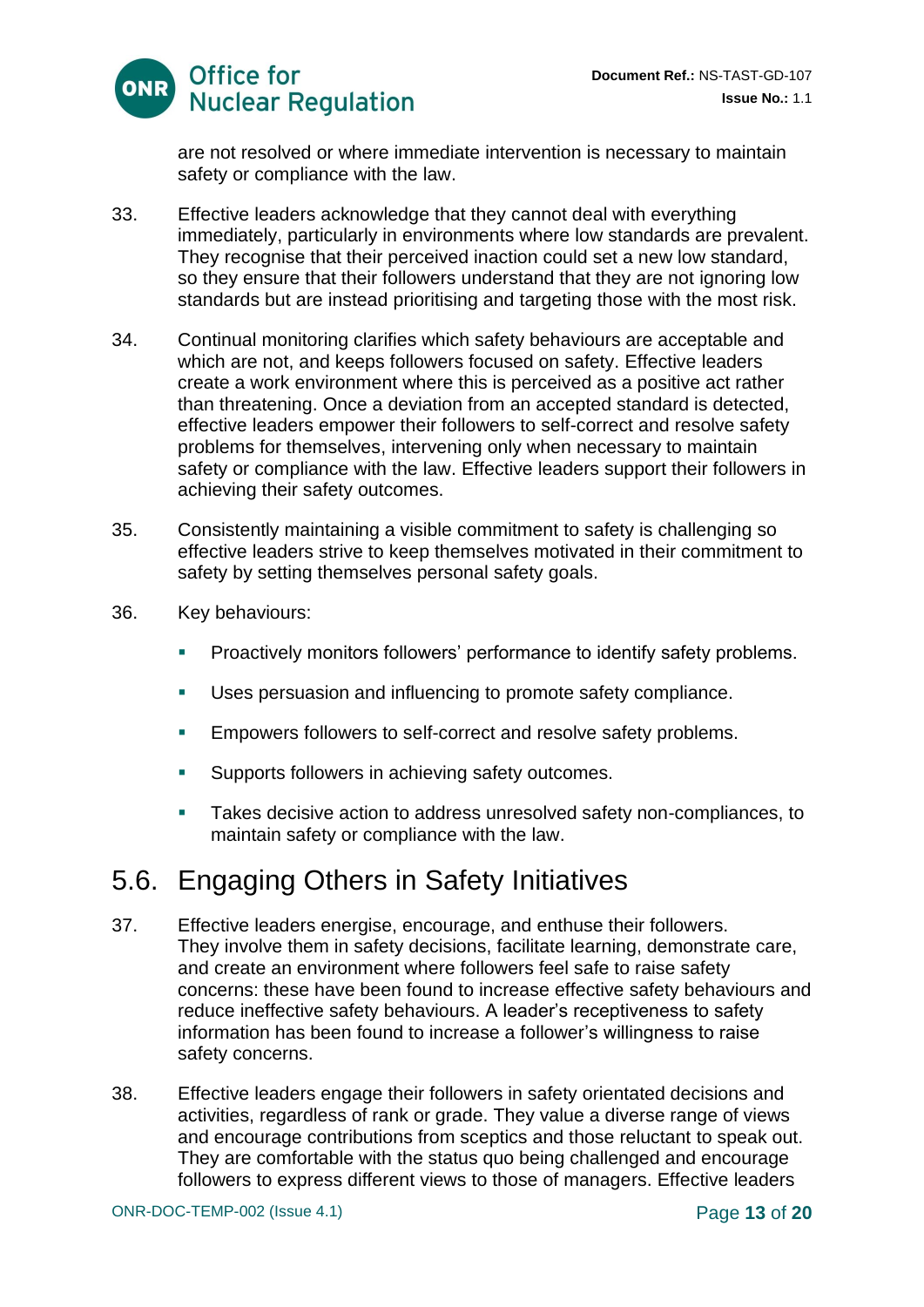

create a learning-friendly environment in which to engage their followers in learning activities.

- 39. Key behaviours:
	- **EXEDENT Involves followers in safety-oriented decisions and actions, regardless of** rank or grade.
	- Seeks out diverse views, giving due attention to sceptics and those reluctant to speak out.
	- **Encourages followers to participate in safety learning activities.**
	- Demonstrates care for the health and wellbeing of followers.
	- Encourages the open reporting of safety concerns.

#### 5.7. Recognising Safety Performance

- 40. Effective leaders pay particular attention to seeking out and congratulating followers who enact good practices. Providing recognition is a key leader responsibility which can be particularly impactful when given to followers who openly admit their own fallibility by reporting failures and mistakes of their own which would otherwise remain hidden. The types of accomplishment which merit recognition should remain constant over time: timely and consistent reward has been found to reinforce desired behaviours.
- 41. Well-designed incentive programmes for safety comprising of social praise, recognition, and non-monetary rewards have been found to enhance safety and reduce accidents: rewarding employees with non-monetary rewards such as additional break times was found to improve safety compliance; recognition in the form of feedback was found to have led to improvements in safety behaviours; rewarding high safety performers with challenging stretch assignments can be effective in increasing job engagement.
- 42. Reward has been found to be most effective when given for group and individual performance, and when given to all levels of the organisation and especially the front-line workers. Reward perceived to be distributed fairly and in accordance with transparent arrangements has been found to lead to greater employee engagement.
- 43. Key behaviours:
	- Recognises safety accomplishments promptly after they occur.
	- Recognises followers who freely report their own failures and mistakes.
	- Provides non-monetary rewards to groups and individuals for high levels of safety performance.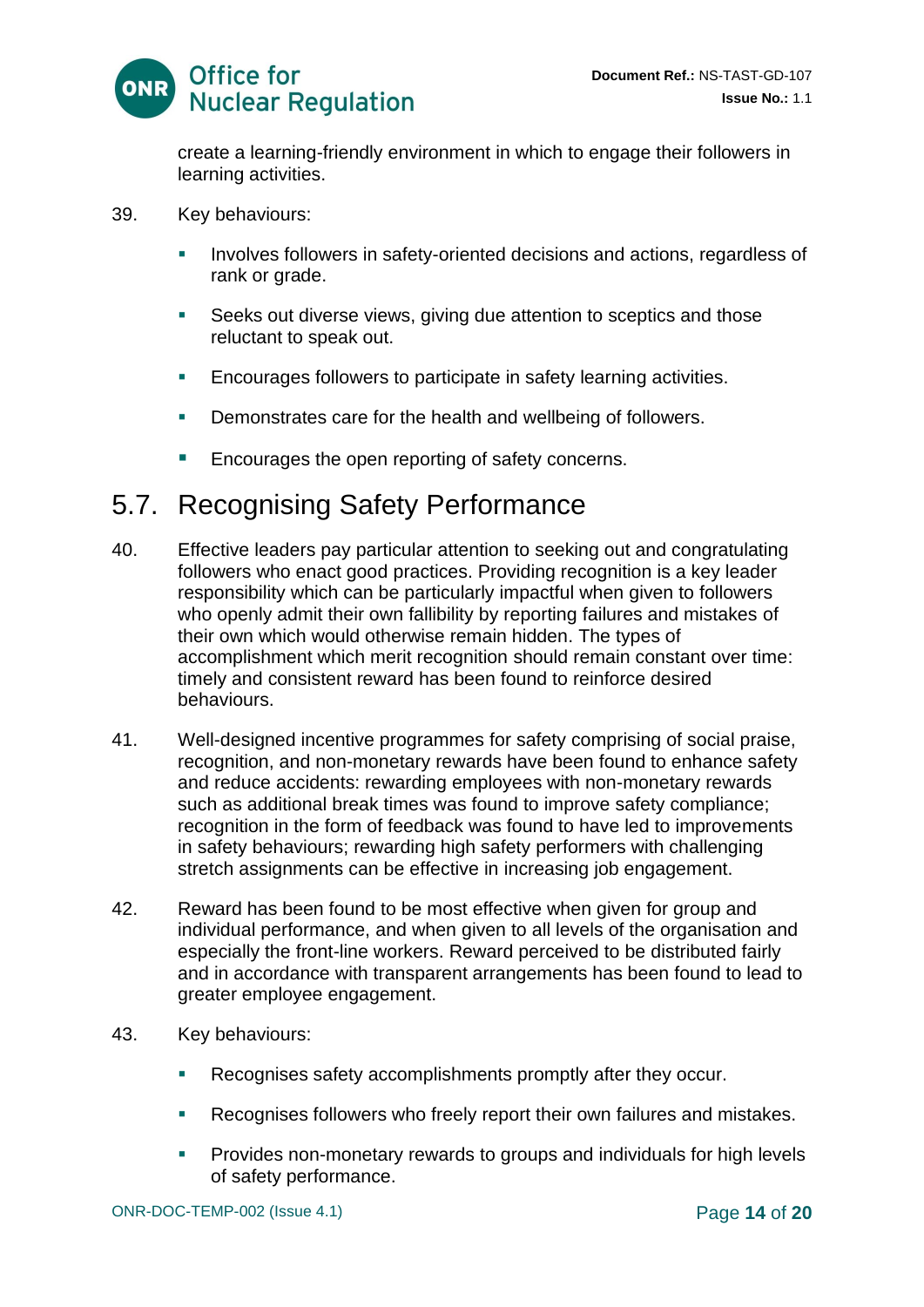

- Rewards high safety performers with challenging stretch assignments.
- Distributes rewards fairly in accordance with transparent arrangements.

#### 5.8. Safety Leadership Arrangements

- 44. ONR expects a licensee's management system to include arrangements which encourage effective safety leadership behaviours and discourage poor behaviours. ONR's inspectors should look for evidence of:
	- A safety policy which emphasises the importance that the organisation places on safety generally and nuclear safety as the over-riding priority specifically.
	- A safety leadership behavioural framework that includes safety leadership behaviours broadly consistent with those outlined in this document.
	- A safety leadership behavioural development programme which includes soft skills such as communicating safety, coaching, persuading and influencing, managing conflict, empowering others, providing support, and demonstrating care.
	- **The consideration of safety leadership behaviours in leadership selection** and promotion decisions.
	- **EXECTE Leadership decision-making processes which give due regard to safety.**
	- **The consideration of safety behaviours in performance reviews.**
	- Work planning and work control processes such as pre-job briefs and post-job briefs which place expectations on leaders to challenge assumptions, and to discuss vulnerabilities in safety plans and ways to overcome them.
	- **EXEDER** Initiatives to get leaders out of the office and onto the plant spending a significant proportion of their time focusing upon safety.
	- **•** Training for leaders in undertaking field observations.
	- Mechanisms for holding leaders to account who exhibit poor safety leadership behaviours.
	- A 'just culture' supported by HR processes which satisfy demands for accountability whilst providing opportunities for learning and development.
	- A transparent and fair reward and recognition policy.
	- **The periodic assessment of safety leadership.**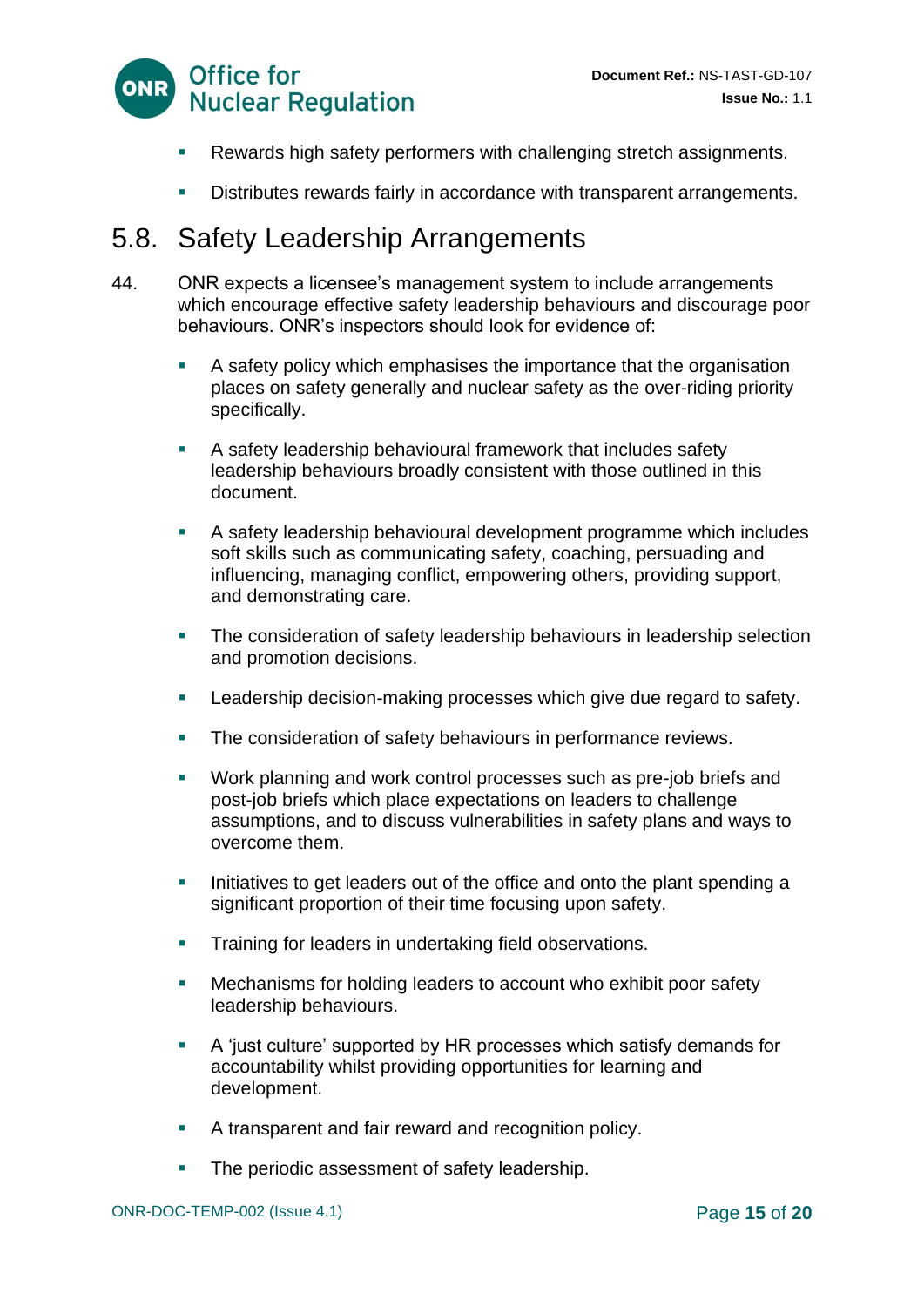

#### 5.9. Assessment of Safety Leadership

- 45. ONR expects the effectiveness of **safety leadership** to be periodically assessed. Such assessment should include a combination of selfassessment and independent assessment. Typical leadership assessment methods which inspectors may encounter include:
	- **Psychometric tests such as the Myers-Briggs Type Indicator or the** Multifactor Leadership Questionnaire.
	- Performance review incorporating a 360-degree appraisal.
	- **Employee engagement surveys (often these probe perceptions of a** respondents' immediate supervisor).
	- Safety climate surveys (often these probe perceptions of management safety commitment).
	- **Other commercial leadership diagnostic tools.**
- 46. Several of these methods focus on leadership generally rather than safety leadership specifically and used alone they may not provide an adequate assessment of the effectiveness of safety leadership. That is not to suggest they do not provide useful insights: used alongside assessments of safety leadership these methods can provide for a comprehensive view of the effectiveness of an organisation's leadership.
- 47. ONR's inspectors should look for evidence that:
	- **EXECT** The requirement to periodically assess **safety leadership** is written into the licensee's arrangements and such arrangements provide for both self-assessment and independent assessment.
	- A safety leadership behavioural framework comprising of behaviours broadly consistent with those outlined in this document is used as the basis for assessments.
	- The views of a range of stakeholders are considered, including followers as they are most likely to be familiar with the effectiveness of the safety leadership behaviours of their leader.
	- **The assessment of safety leadership has a developmental focus;** following an assessment, leaders are offered support such as additional training or coaching.
	- The assessment methodologies are credible (for qualitative methods) and valid (for quantitative methods).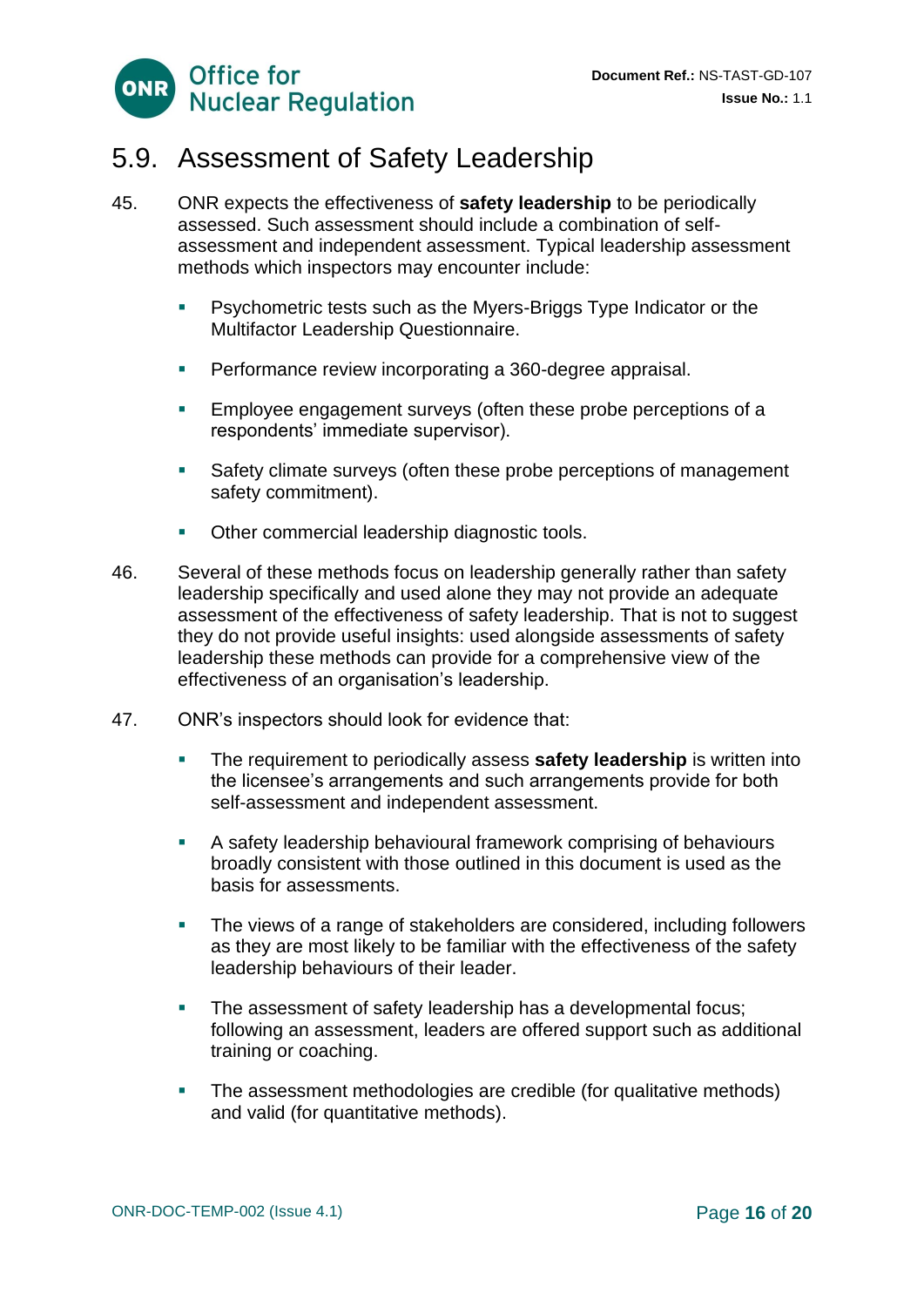

## <span id="page-16-0"></span>References

- [1] ONR, Safety Assessment Principles for Nuclear Facilities, Bootle: ONR, 2014.
- [2] R. C. C. a. K. C. Gulati, "How the other Fukushima plant survived," *Harvard Business Review,* vol. 92, no. 7/8, pp. 111-115, 2014.
- [3] ONR, "TD-HOC-GD-001: Examining Culture in Organisations: Guidance on Using Qualitative Methods in Organisational Research".
- [4] ONR, "NS-INSP-GD-070 Safety Culture Guide for Inspectors".
- [5] ONR, "NS-TAST-GD-108: The Corporate Governance of Safety".
- [6] HM Government, "Health and Safety at Work etc. Act 1974," 1974. [Online]. Available: https://www.legislation.gov.uk/ukpga/1974/37/contents.
- [7] HM Government, "Company Directors Disqualification Act 1986," 1986.
- [8] HM Government, "Corporate Manslaughter and Corporate Homicide Act 2007," 2007.
- [9] ONR, "Licence Condition Handbook (February 2017)".
- [10] WENRA, "WENRA Safety Reference Levels for Existing Reactors," 2020.
- [11] ONR, "NS-TAST-GD-005 ONR Guidance on the Demonstration of ALARP (2020/230789)".
- [12] IAEA, "GSR Part 2 Leadership and Management for Safety," International Atomic Energy Agency (IAEA), Vienna, 2016.
- [13] M. Martínez-Córcoles, "High reliability leadership: A conceptual framework," *Journal of Contingencies and Crisis Management,* vol. 26, no. 2, pp. 237-246, 2018.
- [14] K. a. S. K. Weick, Managing the unexpected, 3rd Edition., New Jersey: John Wiley & Sons, Inc., 2015.
- [15] J. K. E. a. M. D. Wong, The Wiley Blackwell Handbook of the Psychology of Occupational Safety and Workplace Health, 2015.
- [16] HSE, RR952: A review of the literature on effective leadership behaviours for safety, HSE, 2012.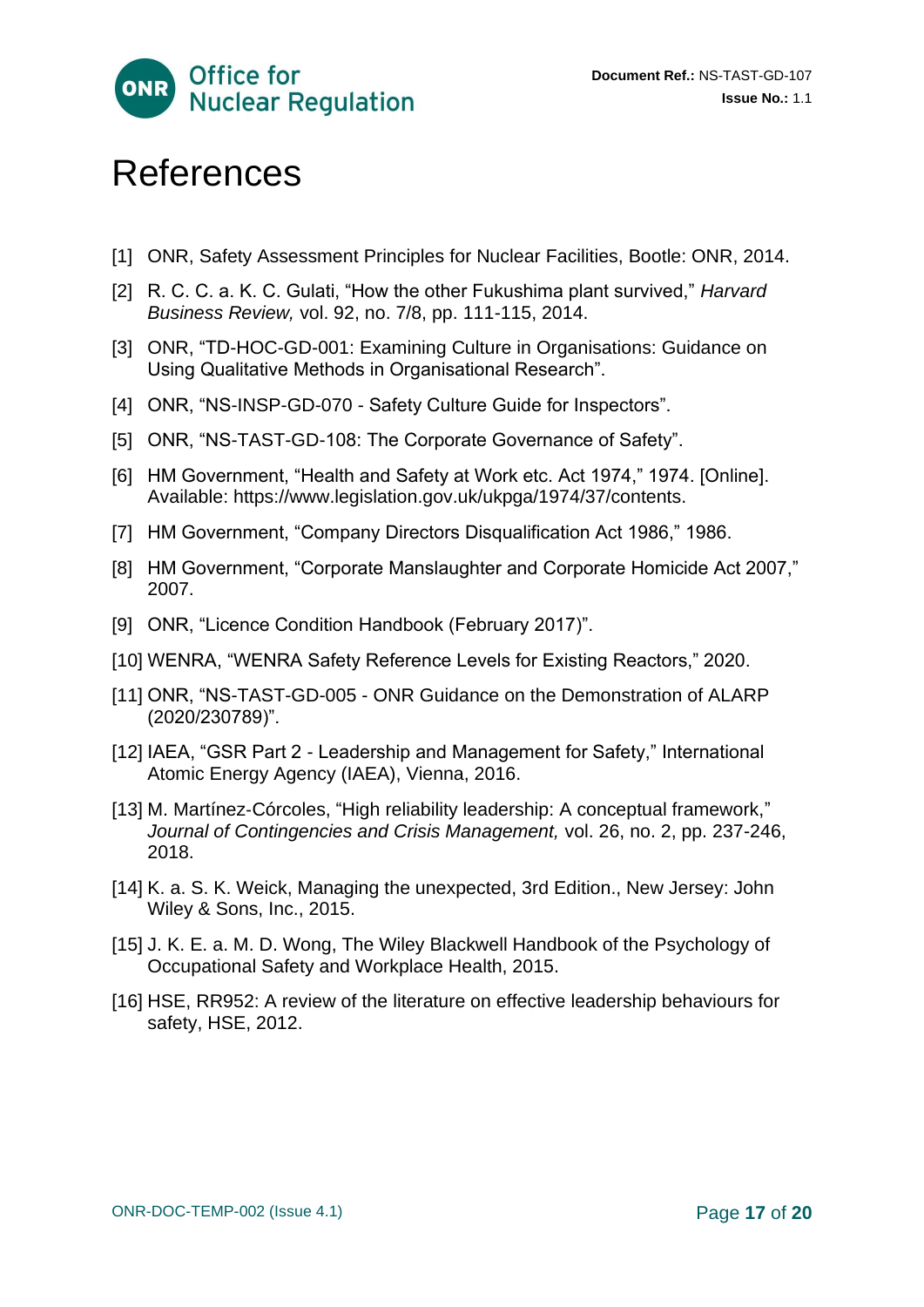

# <span id="page-17-0"></span>Glossary and Abbreviations

| <b>GSR</b>   | <b>General Safety Requirements</b>               |
|--------------|--------------------------------------------------|
| <b>IAEA</b>  | <b>International Atomic Energy Agency</b>        |
| RL           | <b>Reference Level</b>                           |
| <b>SAFER</b> | Speaks, Acts, Focuses, Engages, Recognises       |
| <b>SAP</b>   | Safety Assessment Principle(s)                   |
| <b>TAG</b>   | <b>Technical Assessment Guide(s)</b>             |
| <b>WENRA</b> | Western European Nuclear Regulators' Association |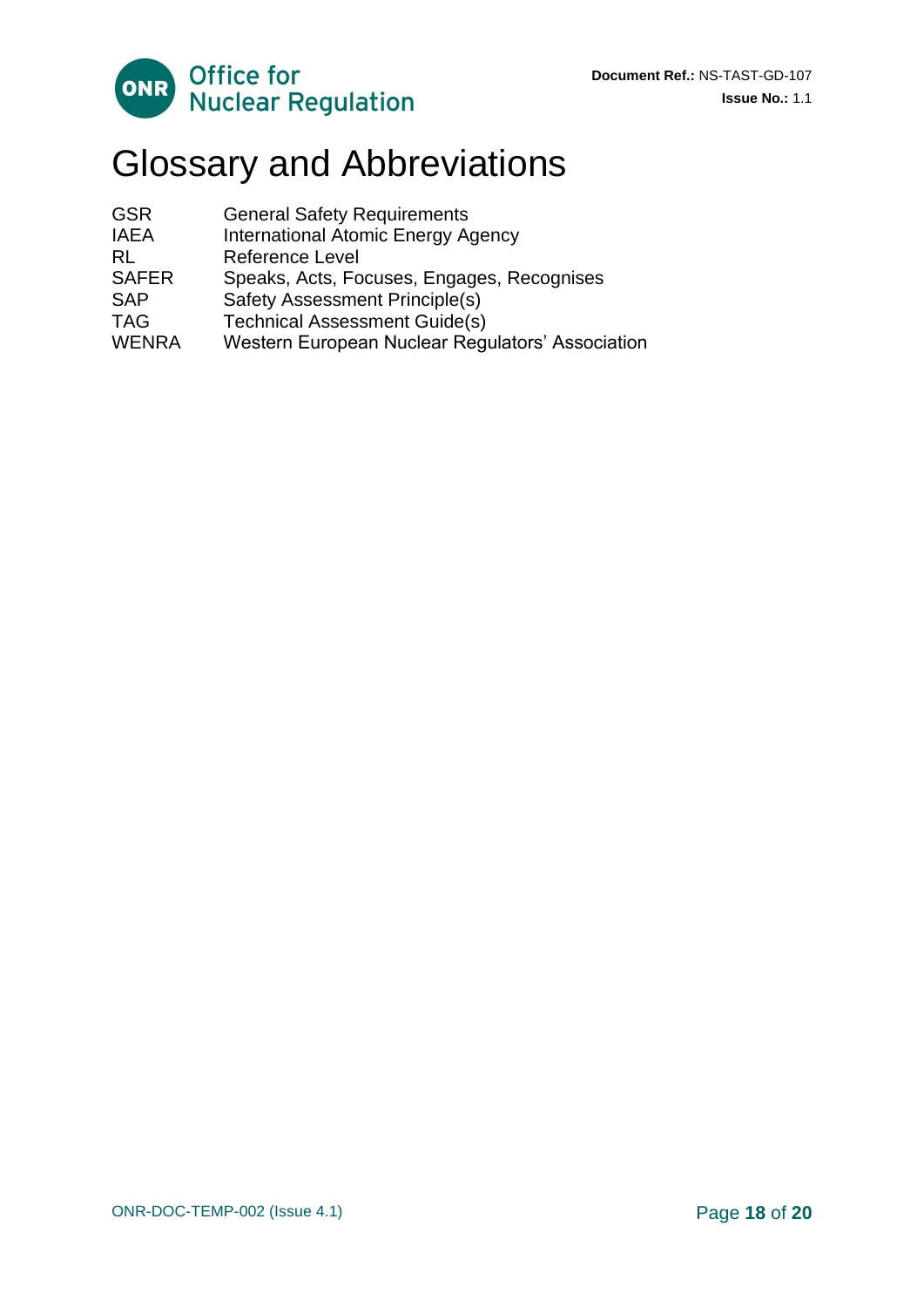

# <span id="page-18-0"></span>Appendix 1 – SAFER Leadership Model

### Speaking About Safety at Work

- Communicates safety values, safety goals and safety expectations that are consistent with the organisation's policy for safety.
- Communicates the basis for decisions relevant to safety.
- Provides feedback to followers on their safety performance.
- **EXEDENCISE** Discusses vulnerabilities in safety plans and ways to overcome them.
- **Challenges assumptions about safety.**

#### Acting Safely at Work

- Acts in accordance with the organisation's policy for safety.
- Makes decisions that consider the importance placed upon safety.
- **EXECTE:** Resolves conflicts between safety and other goals.
- Corrects inappropriate safety behaviours.
- Acknowledges and reports own safety failures and mistakes.

### Focusing on Maintaining Safety Standards

- Proactively monitors followers' performance to identify safety problems.
- Uses persuasion and influencing to promote safety compliance.
- **Empowers followers to self-correct and resolve safety problems.**
- Supports followers in achieving safety outcomes.
- Takes decisive action to address unresolved safety non-compliances, to maintain safety or compliance with the law.

### Engaging Others in Safety Initiatives

- Involves followers in safety-orientated decisions and actions, regardless of rank or grade.
- Seeks out diverse views, giving due attention to sceptics and those reluctant to speak out.
- Encourages followers to participate in safety learning activities.